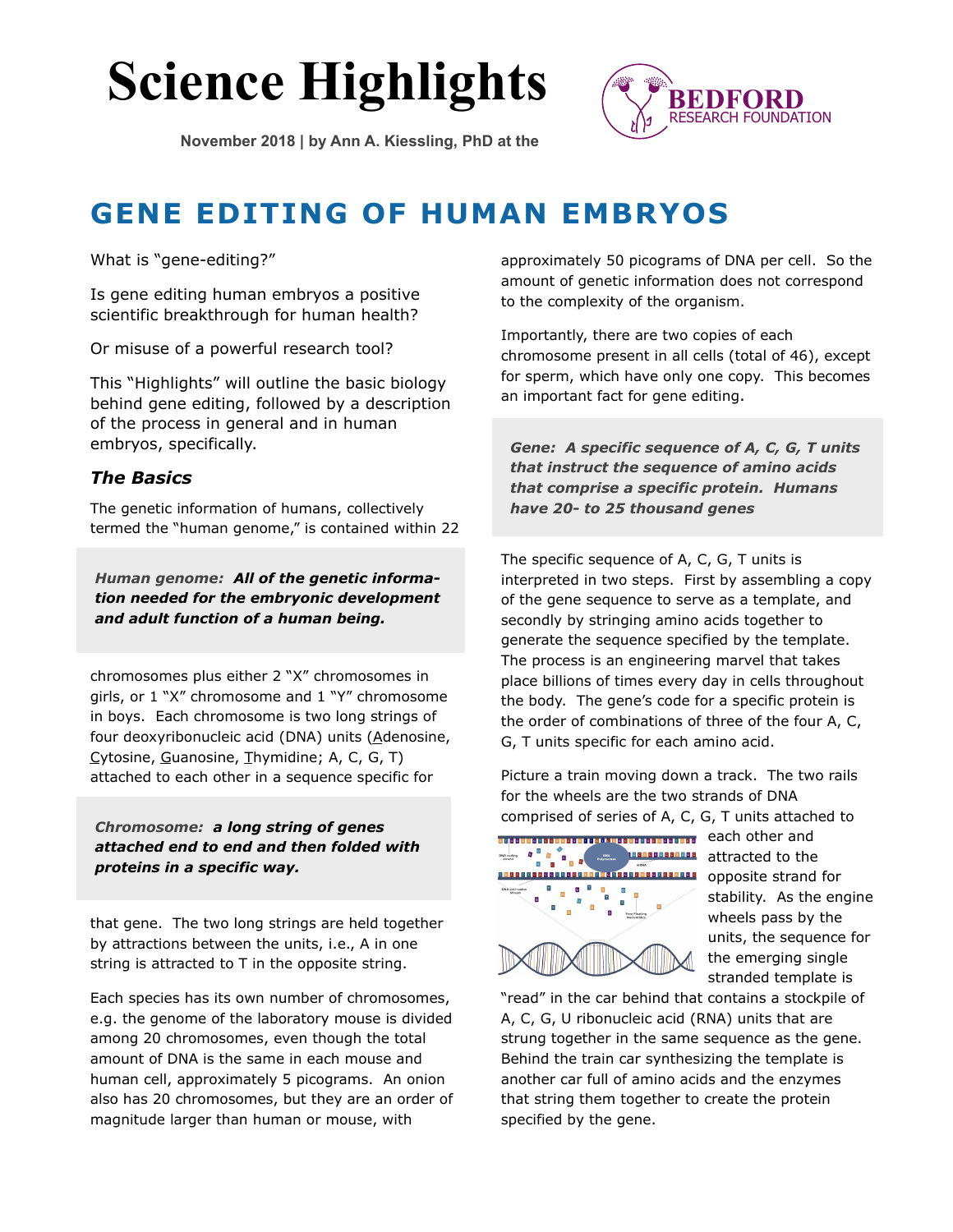The accuracy of the cellular machinery to "translate" gene sequences into the amino acid sequences for functioning protein molecules is both extraordinary and essential for normal cell functions. 

For example, consider the gene that codes for a protein responsible for tissue rejection, beta 2 microglobulin, **B2M**. It is part of chromosome 15. The single stranded RNA template copy of the gene is 1675 units long and the protein it codes for contains 119 amino acids. The B2M protein begins with the string of eight amino acids linked together like beads: Methionine- serine- arginine- serine- valine- alanineleucine- alanine… which corresponds to gene sequence ATG TCT CGC TCC GTG GCC TTA GCT... This example also illustrates that each amino acid can have more than one triplet code, e.g. the triplet codes for serine are both TCT and TCC. This provides an important buffer for the specified amino acid should a T- to C- mutation occur in one of the codes for serine. And it also illustrates why everyone's DNA sequences are not identical.

Moreover, to illustrate the importance of faithful replication of each chromosome every time a cell multiplies, if one unit were lost in the middle of the above sequence for B2M, e.g. a C, a "frame shift" would occur, and the sequence would become ATG TCT CGC TCG TGG CCT TAG… This sequence would code for methionine- serine- arginine- serinetryptophan- proline- followed by the "stop" triplet, TAG. Hence, no B2M protein would be synthesized as a result of a deletion of a single C.

Not only is translating the code into specific proteins essential to normal cell function, creating accurate and complete copies of all 46 chromosomes each and every time a cell multiplies is also essential to normal body functions.

*Protein translation: The process of stringing together amino acids according to the sequence of A, C, G, T units in the gene*

Because each amino acid is specified by a triplet sequence, if even one A or C or G or T is accidentally eliminated during replication of the chromosome, it would result in a "frame shift" in the triplet codes, as described in the B2M example.

This possibility is thought to be the reason for the second copy of each chromosome — as insurance that at least one copy of each gene will be available for the cell to use for essential processes. This is not the case for the X and Y chromosomes in males, which is why the disease hemophilia occurs in men. The genes that code for the proteins responsible for blood to clot following an injury are on the X chromosome. There is no back-up in men for mutations in X-chromosome genes, so such mutations result in loss of key blood clotting factors, hence hemophilia.

But there are extensive "gene repair" systems in every cell to correct mutations as they occur. Most mutations are probably due to the complexity of the enzyme systems themselves, others result from the relentless bombardment from gamma rays experienced by everything on earth. Every change in a gene sequence can be termed "gene editing," whether or not it is repaired.

## *Naturally Occurring Gene Edits*

No two individuals have exactly the same gene sequences because multiple sequences code for the

*Gene edit: A modification of a specific sequence of A, C, G, T units that instruct the sequence of amino acids that comprise a specific protein. The edit may or may not alter the amino acid sequence and the protein.*

same amino acid. This is the basis for DNA tests to prove paternity or predict ancestry. Most of the gene variations do not change the proteins they code for, but some do, such as genes for eye and hair color and height.

Therefore, fertilization of an egg, pollination of a flower, introduce gene edits in the offspring because of variations in the gene sequences of the two cells uniting.

Still other gene edits occur because of "transposable elements," first described in corn by Barbara McClintock (1), Nobel Laureate in 1983. Such "transposable elements" are common in all life forms, approximately 45% of the human genome is transposable elements and their location in individual genomes is highly variable.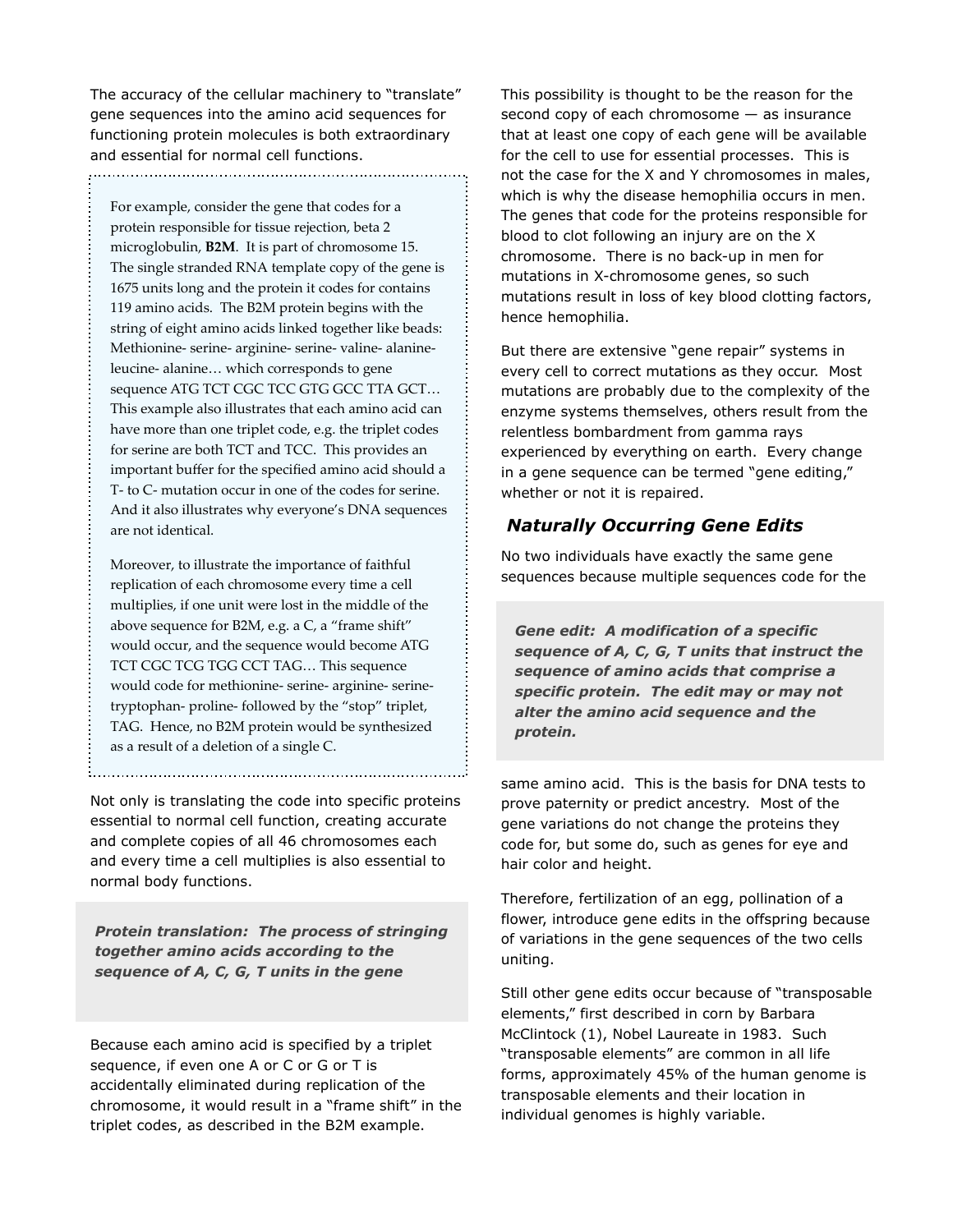The most well-studied gene edits in humans are those that cause cancer, such as the breast cancer gene, BRCA, on chromosome 13. It codes an important enzyme in DNA repair. A mutation that results in a "frame shift," as described above, results in no BRCA protein expression. Hence, its function to repair spontaneously occurring DNA mutations is inhibited, resulting in cells containing mutated DNA that lack the controls that limit cell multiplication, leading to uncontrolled cell expansion, the definition of cancer.

A more recently studied naturally occurring gene edit is the 32 gene unit deletion in CCR5 on chromosome 3. The mutation results in loss of CCR5 protein on the surface of HIV target cells,

*CCR5: A member of the C-C chemokine receptor family that codes for the docking protein for the HIV virus on the surface of HIV target cells.*

rendering them resistant to HIV attachment and infection. This mutation naturally occurs in approximately 1.5% of humans.

#### *Gene Edits for Research*

Early gene editing experiments were accomplished by mating individuals with different traits. Two well known examples are Mendel's famous red peas crossed to white peas to yield pink peas, and Mr. Little's Fancy Mice, popular in the early 1900's, bred for coat color, formed the basis of the Jackson Laboratory's inbred mice to study genetic diseases.

Nobel Laureate Mario Capecchi (link to his AES talk on the BRF site) systematically studied the function of mouse genes by mutating them into silence, so called "knock-out" mice. This was accomplished by flooding cultures of mouse embryonic stem cells with strands of synthetic DNA that could replace the

*Knock-out mouse: A form of gene editing that resulted in mutation of specific genes to silence them in order to discover their importance to normal functions, such as fetal development in the mouse.*

normal gene with an edited copy during DNA replication. The edited gene sequence was designed to not guide the synthesis of the normal protein. Such gene edited cells were combined with early mouse embryos, ultimately becoming part of the tissues of the mouse, including occasionally sperm and eggs. Males with gene edited sperm were mated to females with gene edited eggs to produce offspring containing two copies of the edited, nonfunctioning genes. Although laborious and timeconsuming, this approach has yielded highly valuable information about the normal functions of thousands of genes.

In the past 20 years, other less time consuming methods of silencing genes, or increasing their expression, have been developed, all with the goal of understanding their function in health and disease.

In 2013, the most recent method for gene editing was popularized by scientists at Stanford and MIT. It is an adaptation of a naturally occurring defense mechanism that bacteria have against the viruses that invade them. Termed CRISPR/Cas, it is a complex between a protein that can cut DNA strands and a synthetic single-stranded RNA with a sequence of A, C, G, U that matches the gene being

*CRISPR/Cas: "Clustered Regularly Interspaced Short Palindromic Repeats" is a term that describes DNA sequences in the viruses that infect bacteria. The immune system of bacteria includes a family of proteins (CRISPRassociated, Cas) that recognize CRISPR sequences and degrades them. The enzyme, Cas, needs to bind to a specific RNA sequence of 120 units, which can be synthesized synthetically, in order to degrade the DNA. These two components also function well in cell types other than bacteria, and so have become a useful tool for cutting DNA, resulting in either small deletions, or successful insertions of new synthetic DNAs. Both outcomes create an edited (mutated) gene.* 

targeted. The simplicity and specificity of the system have rapidly led to a wide variety of applications among scientists world-wide.

Such targeted DNA cuts can edit the gene sequences so they no longer code for a functioning protein, analogous to the natural CCR5 mutation, or opening the DNA strands can allow the incorporation